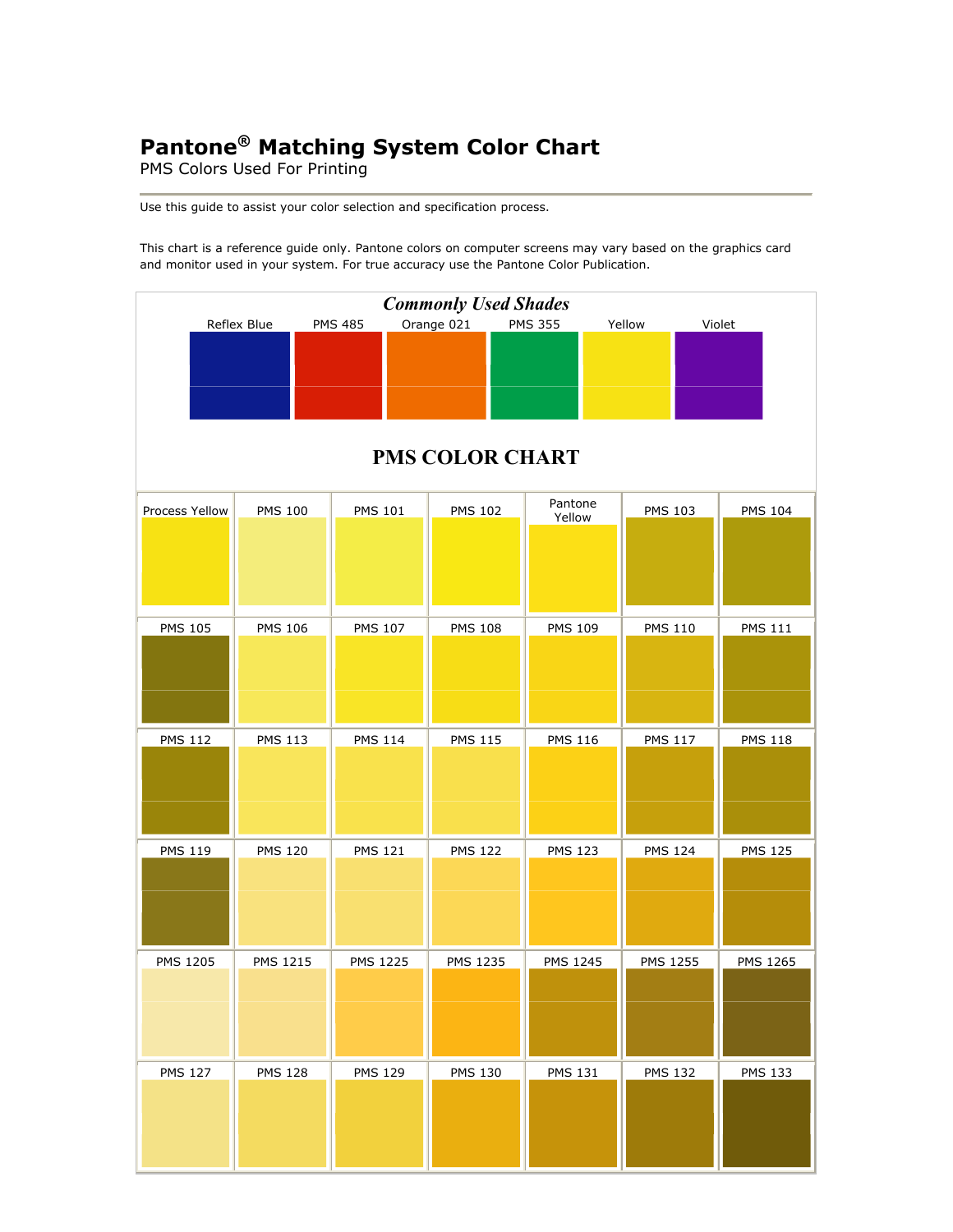| <b>PMS 134</b>  | <b>PMS 135</b>  | <b>PMS 136</b>  | <b>PMS 137</b>  | <b>PMS 138</b>  | <b>PMS 139</b>  | <b>PMS 140</b>  |
|-----------------|-----------------|-----------------|-----------------|-----------------|-----------------|-----------------|
|                 |                 |                 |                 |                 |                 |                 |
|                 |                 |                 |                 |                 |                 |                 |
| <b>PMS 1345</b> | <b>PMS 1355</b> | PMS 1365        | PMS 1375        | PMS 1385        | PMS 1395        | <b>PMS 1405</b> |
|                 |                 |                 |                 |                 |                 |                 |
|                 |                 |                 |                 |                 |                 |                 |
|                 |                 |                 |                 |                 |                 |                 |
| <b>PMS 141</b>  | <b>PMS 142</b>  | <b>PMS 143</b>  | <b>PMS 144</b>  | <b>PMS 145</b>  | <b>PMS 146</b>  | <b>PMS 147</b>  |
|                 |                 |                 |                 |                 |                 |                 |
|                 |                 |                 |                 |                 |                 |                 |
| <b>PMS 148</b>  | <b>PMS 149</b>  | <b>PMS 150</b>  | <b>PMS 151</b>  | <b>PMS 152</b>  | <b>PMS 153</b>  | <b>PMS 154</b>  |
|                 |                 |                 |                 |                 |                 |                 |
|                 |                 |                 |                 |                 |                 |                 |
|                 |                 |                 |                 |                 |                 |                 |
| <b>PMS 1485</b> | <b>PMS 1495</b> | <b>PMS 1505</b> | Orange 021      | <b>PMS 1525</b> | <b>PMS 1535</b> | <b>PMS 1545</b> |
|                 |                 |                 |                 |                 |                 |                 |
|                 |                 |                 |                 |                 |                 |                 |
|                 |                 |                 |                 |                 |                 |                 |
| <b>PMS 155</b>  | <b>PMS 156</b>  | <b>PMS 157</b>  | <b>PMS 158</b>  | <b>PMS 159</b>  | <b>PMS 160</b>  | <b>PMS 161</b>  |
|                 |                 |                 |                 |                 |                 |                 |
|                 |                 |                 |                 |                 |                 |                 |
| <b>PMS 1555</b> | <b>PMS 1565</b> | <b>PMS 1575</b> | <b>PMS 1585</b> | <b>PMS 1595</b> | <b>PMS 1605</b> | <b>PMS 1615</b> |
|                 |                 |                 |                 |                 |                 |                 |
|                 |                 |                 |                 |                 |                 |                 |
|                 |                 |                 |                 |                 |                 |                 |
| <b>PMS 162</b>  | <b>PMS 163</b>  | <b>PMS 164</b>  | <b>PMS 165</b>  | <b>PMS 166</b>  | <b>PMS 167</b>  | <b>PMS 168</b>  |
|                 |                 |                 |                 |                 |                 |                 |
|                 |                 |                 |                 |                 |                 |                 |
|                 |                 |                 |                 |                 |                 |                 |
| PMS 1625        | <b>PMS 1635</b> | <b>PMS 1645</b> | PMS 1655        | <b>PMS 1665</b> | PMS 1675        | <b>PMS 1685</b> |
|                 |                 |                 |                 |                 |                 |                 |
|                 |                 |                 |                 |                 |                 |                 |
| <b>PMS 169</b>  | <b>PMS 170</b>  | <b>PMS 171</b>  | <b>PMS 172</b>  | <b>PMS 173</b>  | <b>PMS 174</b>  | <b>PMS 175</b>  |
|                 |                 |                 |                 |                 |                 |                 |
|                 |                 |                 |                 |                 |                 |                 |
|                 |                 |                 |                 |                 |                 |                 |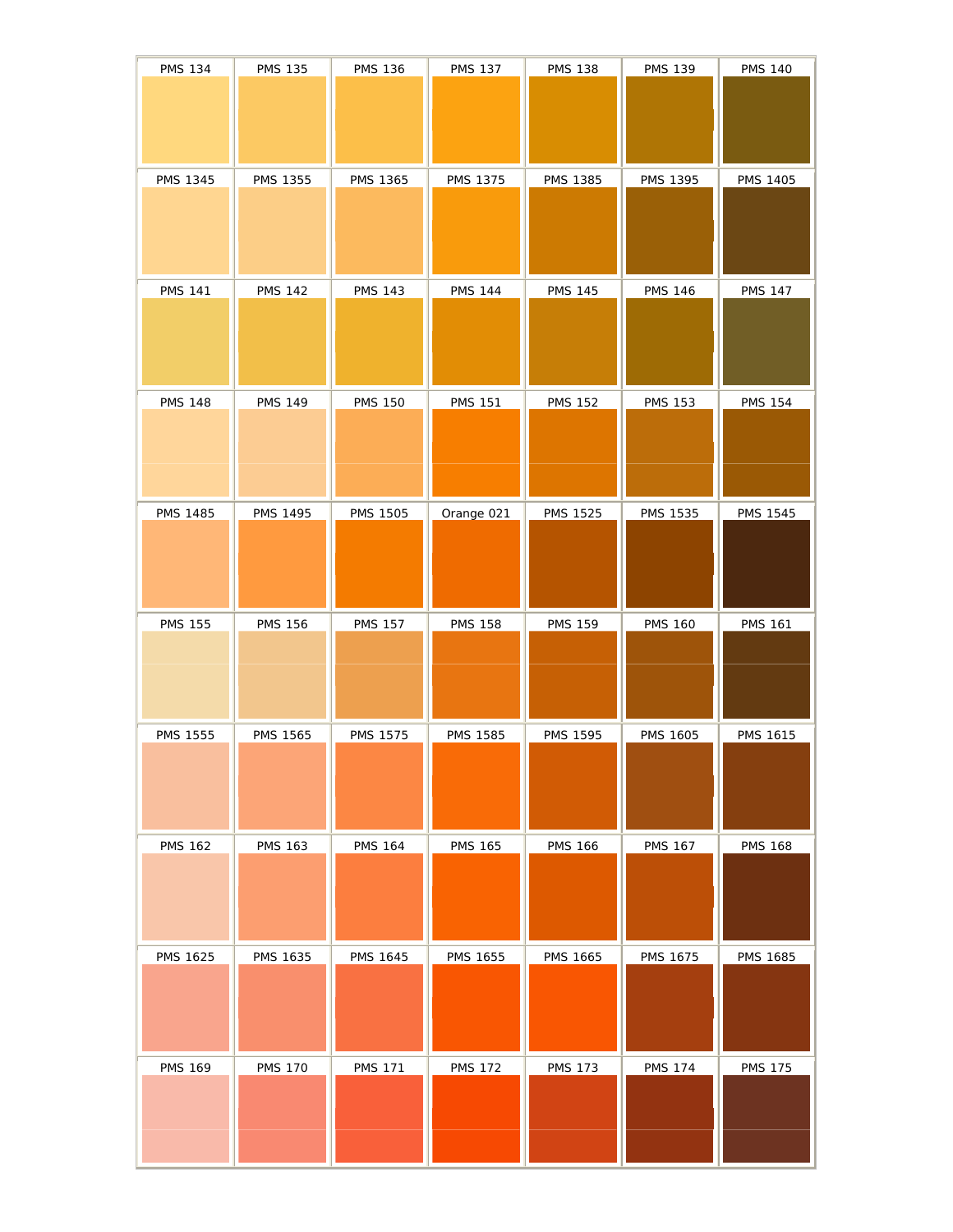| <b>PMS 176</b>  | <b>PMS 177</b>  | <b>PMS 178</b>  | Warm Red        | <b>PMS 179</b>  | <b>PMS 180</b>  | <b>PMS 181</b>  |
|-----------------|-----------------|-----------------|-----------------|-----------------|-----------------|-----------------|
|                 |                 |                 |                 |                 |                 |                 |
|                 |                 |                 |                 |                 |                 |                 |
|                 |                 |                 |                 |                 |                 |                 |
|                 |                 |                 |                 |                 |                 |                 |
| <b>PMS 1765</b> | <b>PMS 1775</b> | <b>PMS 1785</b> | <b>PMS 1788</b> | <b>PMS 1795</b> | <b>PMS 1805</b> | PMS 1815        |
|                 |                 |                 |                 |                 |                 |                 |
|                 |                 |                 |                 |                 |                 |                 |
|                 |                 |                 |                 |                 |                 |                 |
|                 |                 |                 |                 |                 |                 |                 |
| <b>PMS 1767</b> | <b>PMS 1777</b> | <b>PMS 1787</b> | <b>Red 032</b>  | <b>PMS 1797</b> | <b>PMS 1807</b> | <b>PMS 1817</b> |
|                 |                 |                 |                 |                 |                 |                 |
|                 |                 |                 |                 |                 |                 |                 |
|                 |                 |                 |                 |                 |                 |                 |
|                 |                 |                 |                 |                 |                 |                 |
| <b>PMS 182</b>  | <b>PMS 183</b>  | <b>PMS 184</b>  | <b>PMS 185</b>  | <b>PMS 186</b>  | <b>PMS 187</b>  | <b>PMS 188</b>  |
|                 |                 |                 |                 |                 |                 |                 |
|                 |                 |                 |                 |                 |                 |                 |
|                 |                 |                 |                 |                 |                 |                 |
|                 |                 |                 |                 |                 |                 |                 |
| <b>PMS 189</b>  | <b>PMS 190</b>  | <b>PMS 191</b>  | <b>PMS 192</b>  | <b>PMS 193</b>  | <b>PMS 194</b>  | <b>PMS 195</b>  |
|                 |                 |                 |                 |                 |                 |                 |
|                 |                 |                 |                 |                 |                 |                 |
|                 |                 |                 |                 |                 |                 |                 |
|                 |                 |                 |                 |                 |                 |                 |
| PMS 1895        | <b>PMS 1905</b> | <b>PMS 1915</b> | <b>PMS 1925</b> | <b>PMS 1935</b> | <b>PMS 1945</b> | <b>PMS 1955</b> |
|                 |                 |                 |                 |                 |                 |                 |
|                 |                 |                 |                 |                 |                 |                 |
|                 |                 |                 |                 |                 |                 |                 |
|                 |                 |                 |                 |                 |                 |                 |
|                 |                 |                 |                 |                 |                 |                 |
| <b>PMS 196</b>  | <b>PMS 197</b>  | <b>PMS 198</b>  | <b>PMS 199</b>  | <b>PMS 200</b>  | <b>PMS 201</b>  | <b>PMS 202</b>  |
|                 |                 |                 |                 |                 |                 |                 |
|                 |                 |                 |                 |                 |                 |                 |
|                 |                 |                 |                 |                 |                 |                 |
|                 |                 |                 |                 |                 |                 |                 |
| <b>PMS 203</b>  | <b>PMS 204</b>  | <b>PMS 205</b>  | <b>PMS 206</b>  | <b>PMS 207</b>  | <b>PMS 208</b>  | <b>PMS 209</b>  |
|                 |                 |                 |                 |                 |                 |                 |
|                 |                 |                 |                 |                 |                 |                 |
|                 |                 |                 |                 |                 |                 |                 |
|                 |                 |                 |                 |                 |                 |                 |
| <b>PMS 210</b>  | <b>PMS 211</b>  | <b>PMS 212</b>  | <b>PMS 213</b>  | <b>PMS 214</b>  | <b>PMS 215</b>  | <b>PMS 216</b>  |
|                 |                 |                 |                 |                 |                 |                 |
|                 |                 |                 |                 |                 |                 |                 |
|                 |                 |                 |                 |                 |                 |                 |
|                 |                 |                 |                 |                 |                 |                 |
| <b>PMS 217</b>  | <b>PMS 218</b>  | <b>PMS 219</b>  | Rubine Red      | <b>PMS 220</b>  | <b>PMS 221</b>  | <b>PMS 222</b>  |
|                 |                 |                 |                 |                 |                 |                 |
|                 |                 |                 |                 |                 |                 |                 |
|                 |                 |                 |                 |                 |                 |                 |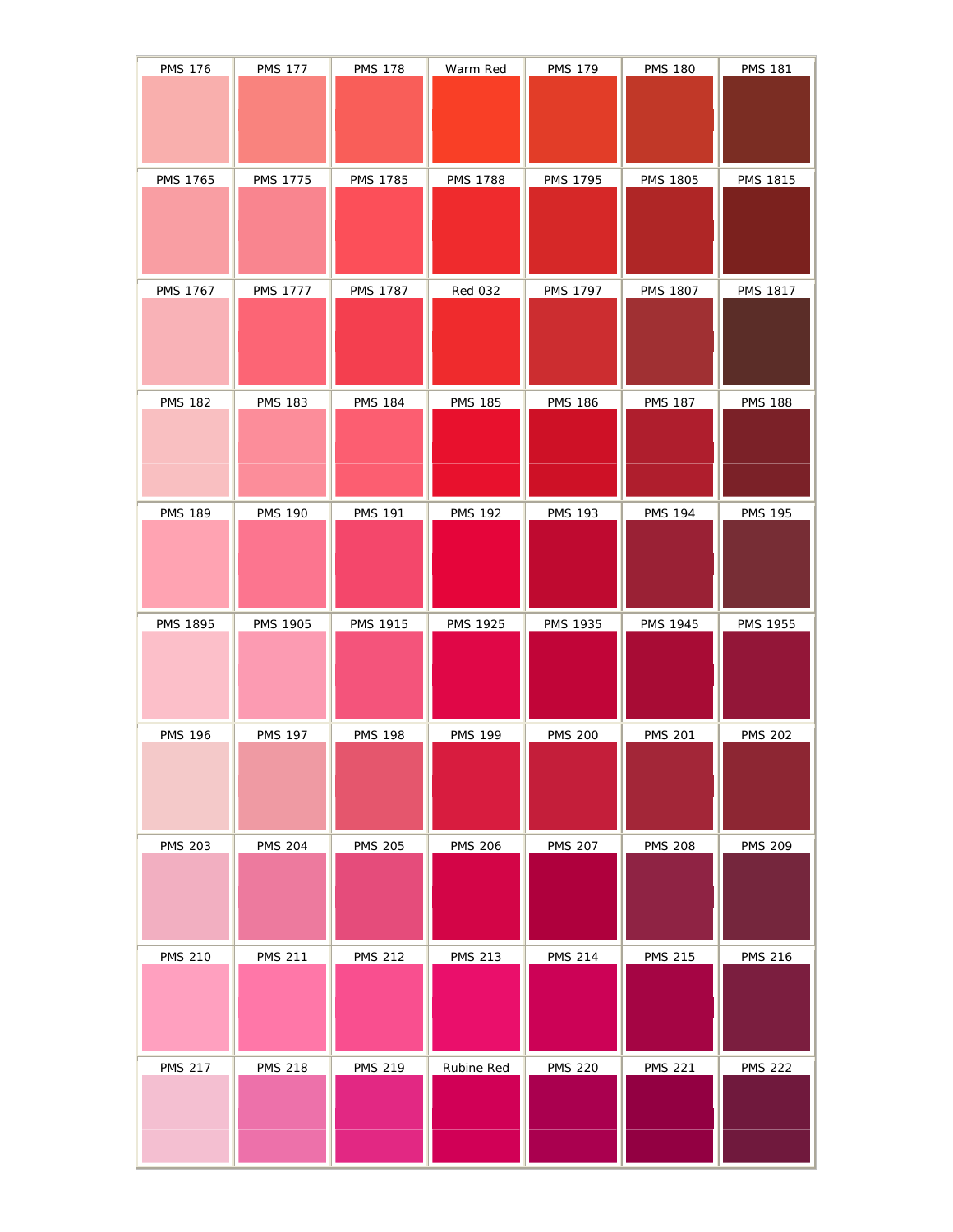| <b>PMS 223</b>  | <b>PMS 224</b>  | <b>PMS 225</b>  | <b>PMS 226</b>  | <b>PMS 227</b>  | <b>PMS 228</b>  | <b>PMS 229</b>  |
|-----------------|-----------------|-----------------|-----------------|-----------------|-----------------|-----------------|
|                 |                 |                 |                 |                 |                 |                 |
|                 |                 |                 |                 |                 |                 |                 |
|                 |                 |                 |                 |                 |                 |                 |
|                 |                 |                 |                 |                 |                 |                 |
| <b>PMS 230</b>  | <b>PMS 231</b>  | <b>PMS 232</b>  | Rhodamine       | <b>PMS 233</b>  | <b>PMS 234</b>  | <b>PMS 235</b>  |
|                 |                 |                 | Red             |                 |                 |                 |
|                 |                 |                 |                 |                 |                 |                 |
|                 |                 |                 |                 |                 |                 |                 |
|                 |                 |                 |                 |                 |                 |                 |
| <b>PMS 236</b>  | <b>PMS 237</b>  | <b>PMS 238</b>  | <b>PMS 239</b>  | <b>PMS 240</b>  | <b>PMS 241</b>  | <b>PMS 242</b>  |
|                 |                 |                 |                 |                 |                 |                 |
|                 |                 |                 |                 |                 |                 |                 |
|                 |                 |                 |                 |                 |                 |                 |
|                 |                 |                 |                 |                 |                 |                 |
| <b>PMS 2365</b> | PMS 2375        | PMS 2385        | PMS 2395        | PMS 2405        | PMS 2415        | PMS 2425        |
|                 |                 |                 |                 |                 |                 |                 |
|                 |                 |                 |                 |                 |                 |                 |
|                 |                 |                 |                 |                 |                 |                 |
|                 |                 |                 |                 |                 |                 |                 |
| <b>PMS 243</b>  | <b>PMS 244</b>  | <b>PMS 245</b>  | <b>PMS 246</b>  | <b>PMS 247</b>  | <b>PMS 248</b>  | <b>PMS 249</b>  |
|                 |                 |                 |                 |                 |                 |                 |
|                 |                 |                 |                 |                 |                 |                 |
|                 |                 |                 |                 |                 |                 |                 |
|                 |                 |                 |                 |                 |                 |                 |
| <b>PMS 250</b>  | <b>PMS 251</b>  | <b>PMS 252</b>  | Purple          | <b>PMS 253</b>  | <b>PMS 254</b>  | <b>PMS 255</b>  |
|                 |                 |                 |                 |                 |                 |                 |
|                 |                 |                 |                 |                 |                 |                 |
|                 |                 |                 |                 |                 |                 |                 |
| <b>PMS 256</b>  | <b>PMS 257</b>  |                 | <b>PMS 259</b>  |                 |                 |                 |
|                 |                 | <b>PMS 258</b>  |                 | <b>PMS 260</b>  | <b>PMS 261</b>  | <b>PMS 262</b>  |
|                 |                 |                 |                 |                 |                 |                 |
|                 |                 |                 |                 |                 |                 |                 |
|                 |                 |                 |                 |                 |                 |                 |
| <b>PMS 2562</b> | <b>PMS 2572</b> | <b>PMS 2582</b> | <b>PMS 2592</b> | <b>PMS 2602</b> | <b>PMS 2612</b> | <b>PMS 2622</b> |
|                 |                 |                 |                 |                 |                 |                 |
|                 |                 |                 |                 |                 |                 |                 |
|                 |                 |                 |                 |                 |                 |                 |
|                 |                 |                 |                 |                 |                 |                 |
| PMS 2563        | PMS 2573        | PMS 2583        | PMS 2593        | <b>PMS 2603</b> | <b>PMS 2613</b> | <b>PMS 2623</b> |
|                 |                 |                 |                 |                 |                 |                 |
|                 |                 |                 |                 |                 |                 |                 |
|                 |                 |                 |                 |                 |                 |                 |
|                 |                 |                 |                 |                 |                 |                 |
| <b>PMS 2567</b> | <b>PMS 2577</b> | <b>PMS 2587</b> | <b>PMS 2597</b> | PMS 2607        | PMS 2617        | <b>PMS 2627</b> |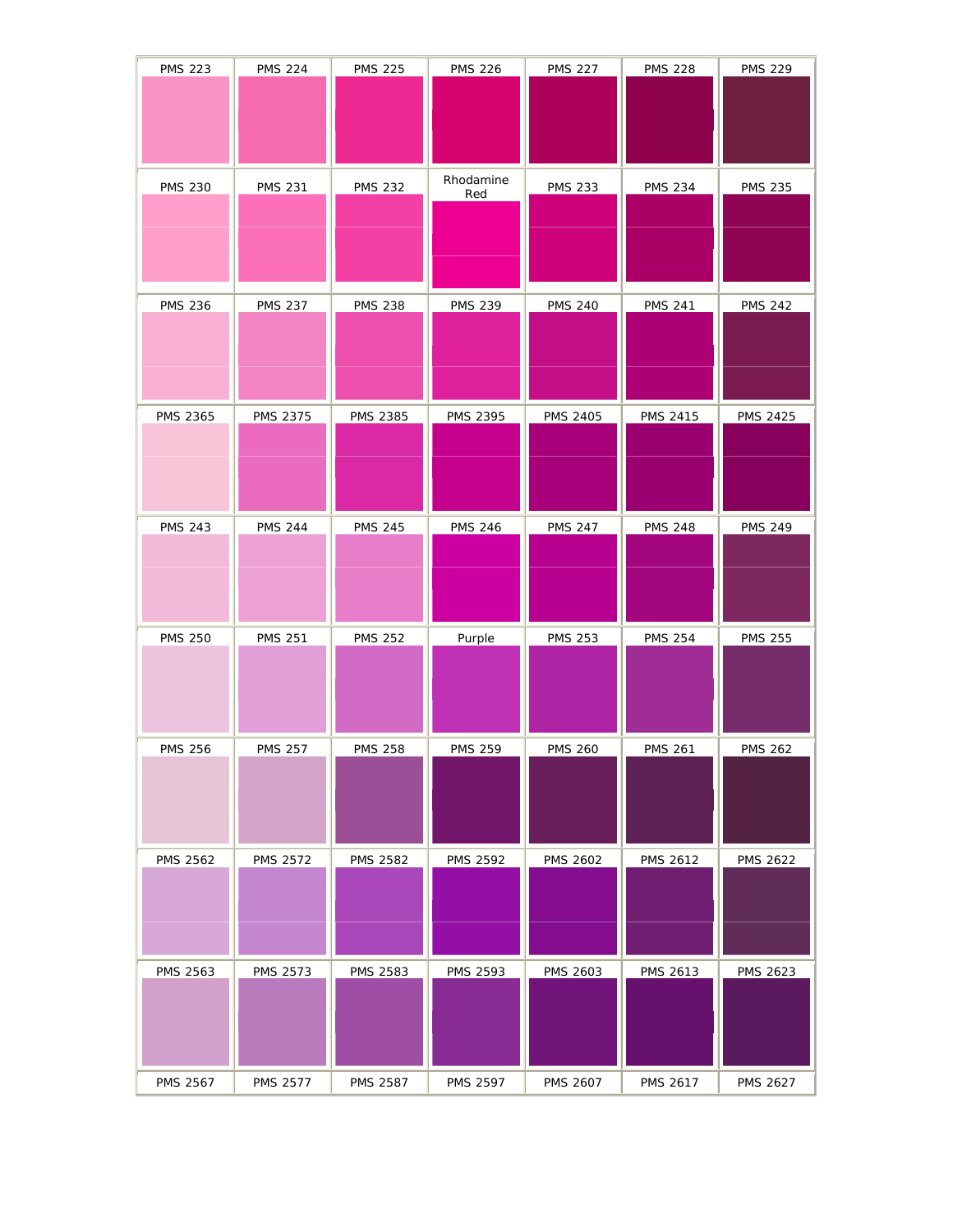| <b>PMS 263</b>  | <b>PMS 264</b>  | <b>PMS 265</b>  | <b>PMS 266</b>  | <b>PMS 267</b>  | <b>PMS 268</b>  | <b>PMS 269</b>  |
|-----------------|-----------------|-----------------|-----------------|-----------------|-----------------|-----------------|
| PMS 2635        | <b>PMS 2645</b> | PMS 2655        | <b>PMS 2665</b> | Violet          | <b>PMS 2685</b> | <b>PMS 2695</b> |
| <b>PMS 270</b>  | <b>PMS 271</b>  | <b>PMS 272</b>  | <b>PMS 273</b>  | <b>PMS 274</b>  | <b>PMS 275</b>  | <b>PMS 276</b>  |
| <b>PMS 2705</b> | PMS 2715        | <b>PMS 2725</b> | <b>PMS 2735</b> | <b>PMS 2745</b> | <b>PMS 2755</b> | PMS 2765        |
| <b>PMS 2706</b> | <b>PMS 2716</b> | <b>PMS 2726</b> | PMS 2736        | PMS 2746        | PMS 2756        | <b>PMS 2766</b> |
| <b>PMS 2707</b> | <b>PMS 2717</b> | <b>PMS 2727</b> | Blue 072        | <b>PMS 2747</b> | <b>PMS 2757</b> | <b>PMS 2767</b> |
| <b>PMS 2708</b> | <b>PMS 2718</b> | <b>PMS 2728</b> | <b>PMS 2738</b> | <b>PMS 2748</b> | <b>PMS 2758</b> | <b>PMS 2768</b> |
| <b>PMS 277</b>  | <b>PMS 278</b>  | <b>PMS 279</b>  | Reflex Blue     | <b>PMS 280</b>  | <b>PMS 281</b>  | <b>PMS 282</b>  |
| <b>PMS 283</b>  | <b>PMS 284</b>  | <b>PMS 285</b>  | <b>PMS 286</b>  | <b>PMS 287</b>  | <b>PMS 288</b>  | <b>PMS 289</b>  |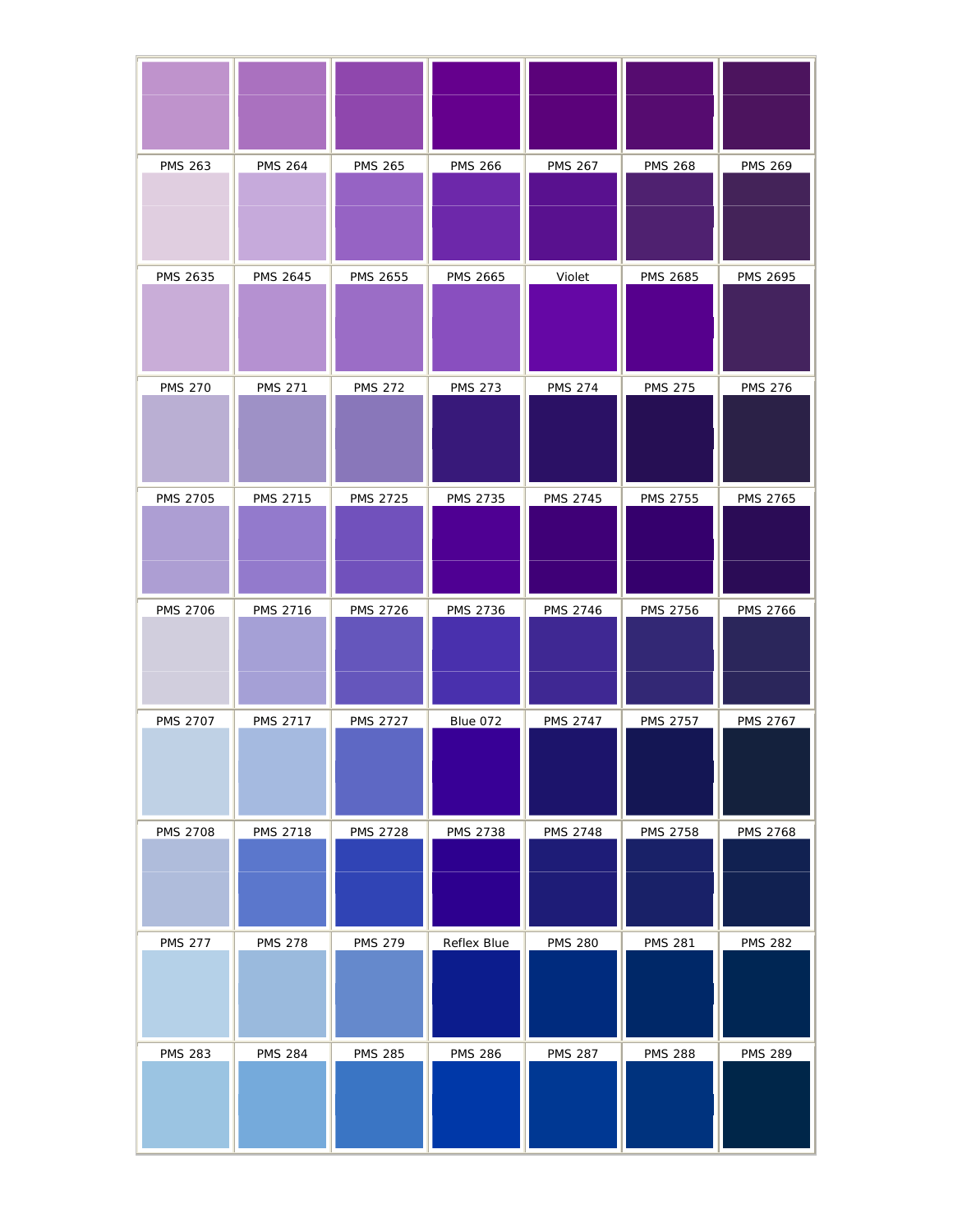| <b>PMS 290</b>  | <b>PMS 291</b>  | <b>PMS 292</b>  | <b>PMS 293</b>  | <b>PMS 294</b>  | <b>PMS 295</b>  | <b>PMS 296</b>  |
|-----------------|-----------------|-----------------|-----------------|-----------------|-----------------|-----------------|
|                 |                 |                 |                 |                 |                 |                 |
|                 |                 |                 |                 |                 |                 |                 |
|                 |                 |                 |                 |                 |                 |                 |
|                 |                 |                 |                 |                 |                 |                 |
| <b>PMS 2905</b> | PMS 2915        | PMS 2925        | <b>PMS 2935</b> | PMS 2945        | PMS 2955        | PMS 2965        |
|                 |                 |                 |                 |                 |                 |                 |
|                 |                 |                 |                 |                 |                 |                 |
|                 |                 |                 |                 |                 |                 |                 |
| <b>PMS 297</b>  | <b>PMS 298</b>  | <b>PMS 299</b>  | <b>PMS 300</b>  | <b>PMS 301</b>  | <b>PMS 302</b>  | <b>PMS 303</b>  |
|                 |                 |                 |                 |                 |                 |                 |
|                 |                 |                 |                 |                 |                 |                 |
|                 |                 |                 |                 |                 |                 |                 |
|                 |                 |                 |                 |                 |                 |                 |
| <b>PMS 2975</b> | PMS 2985        | PMS 2995        | PMS 3005        | PMS 3015        | PMS 3025        | PMS 3035        |
|                 |                 |                 |                 |                 |                 |                 |
|                 |                 |                 |                 |                 |                 |                 |
|                 |                 |                 |                 |                 |                 |                 |
|                 |                 |                 |                 |                 |                 |                 |
| <b>PMS 304</b>  | <b>PMS 305</b>  | <b>PMS 306</b>  | Process Blue    | <b>PMS 307</b>  | <b>PMS 308</b>  | <b>PMS 309</b>  |
|                 |                 |                 |                 |                 |                 |                 |
|                 |                 |                 |                 |                 |                 |                 |
|                 |                 |                 |                 |                 |                 |                 |
|                 |                 |                 |                 |                 |                 |                 |
| <b>PMS 310</b>  | <b>PMS 311</b>  | <b>PMS 312</b>  | <b>PMS 313</b>  | <b>PMS 314</b>  | <b>PMS 315</b>  | <b>PMS 316</b>  |
|                 |                 |                 |                 |                 |                 |                 |
|                 |                 |                 |                 |                 |                 |                 |
|                 |                 |                 |                 |                 |                 |                 |
|                 |                 |                 |                 |                 |                 |                 |
| <b>PMS 3105</b> | <b>PMS 3115</b> | <b>PMS 3125</b> | <b>PMS 3135</b> | <b>PMS 3145</b> | <b>PMS 3155</b> | <b>PMS 3165</b> |
|                 |                 |                 |                 |                 |                 |                 |
|                 |                 |                 |                 |                 |                 |                 |
|                 |                 |                 |                 |                 |                 |                 |
| <b>PMS 317</b>  | <b>PMS 318</b>  | <b>PMS 319</b>  | <b>PMS 320</b>  | <b>PMS 321</b>  | <b>PMS 322</b>  | <b>PMS 323</b>  |
|                 |                 |                 |                 |                 |                 |                 |
|                 |                 |                 |                 |                 |                 |                 |
|                 |                 |                 |                 |                 |                 |                 |
|                 |                 |                 |                 |                 |                 |                 |
| <b>PMS 324</b>  | <b>PMS 325</b>  | <b>PMS 326</b>  | <b>PMS 327</b>  | <b>PMS 328</b>  | <b>PMS 329</b>  | <b>PMS 330</b>  |
|                 |                 |                 |                 |                 |                 |                 |
|                 |                 |                 |                 |                 |                 |                 |
|                 |                 |                 |                 |                 |                 |                 |
| <b>PMS 3242</b> | <b>PMS 3252</b> | PMS 3262        | PMS 3272        | PMS 3282        | PMS 3292        | PMS 3302        |
|                 |                 |                 |                 |                 |                 |                 |
|                 |                 |                 |                 |                 |                 |                 |
|                 |                 |                 |                 |                 |                 |                 |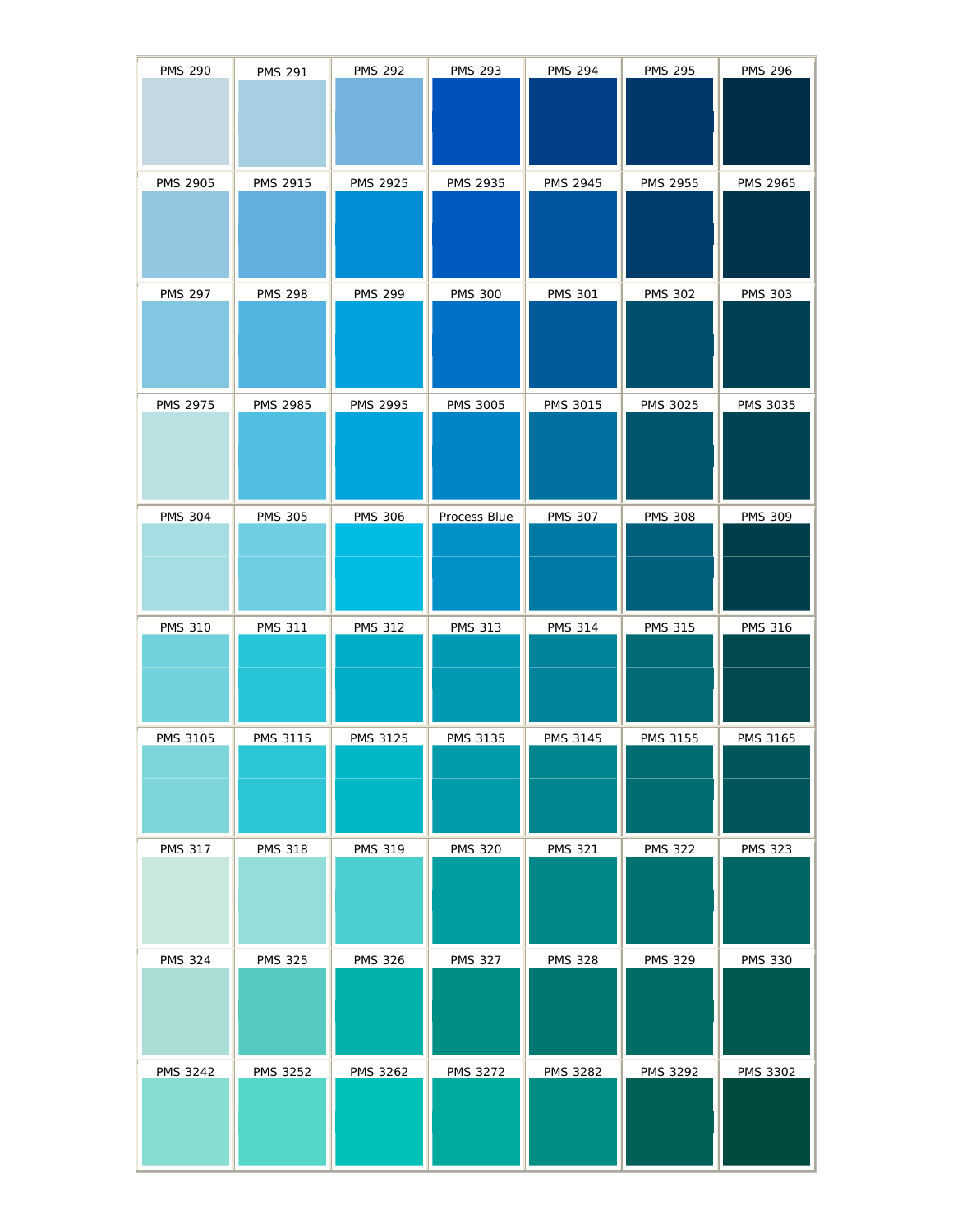| PMS 3245        | PMS 3255        | <b>PMS 3265</b> | <b>PMS 3275</b> | PMS 3285        | <b>PMS 3295</b> | <b>PMS 3305</b> |
|-----------------|-----------------|-----------------|-----------------|-----------------|-----------------|-----------------|
| <b>PMS 3248</b> | PMS 3258        | <b>PMS 3268</b> | PMS 3278        | <b>PMS 3288</b> | PMS 3298        | <b>PMS 3308</b> |
| <b>PMS 331</b>  | <b>PMS 332</b>  | <b>PMS 333</b>  | Green           | <b>PMS 334</b>  | <b>PMS 335</b>  | <b>PMS 336</b>  |
| <b>PMS 337</b>  | <b>PMS 338</b>  | <b>PMS 339</b>  | <b>PMS 340</b>  | <b>PMS 341</b>  | <b>PMS 342</b>  | <b>PMS 343</b>  |
| PMS 3375        | <b>PMS 3385</b> | PMS 3395        | <b>PMS 3405</b> | PMS 3415        | <b>PMS 3425</b> | PMS 3435        |
|                 |                 |                 |                 |                 |                 |                 |
| <b>PMS 344</b>  | <b>PMS 345</b>  | <b>PMS 346</b>  | <b>PMS 347</b>  | <b>PMS 348</b>  | <b>PMS 349</b>  | <b>PMS 350</b>  |
| <b>PMS 351</b>  | <b>PMS 352</b>  | <b>PMS 353</b>  | <b>PMS 354</b>  | <b>PMS 355</b>  | <b>PMS 356</b>  | <b>PMS 357</b>  |
| <b>PMS 358</b>  | <b>PMS 359</b>  | <b>PMS 360</b>  | <b>PMS 361</b>  | <b>PMS 362</b>  | <b>PMS 363</b>  | <b>PMS 364</b>  |
| <b>PMS 365</b>  | <b>PMS 366</b>  | <b>PMS 367</b>  | <b>PMS 368</b>  | <b>PMS 369</b>  | <b>PMS 370</b>  | <b>PMS 371</b>  |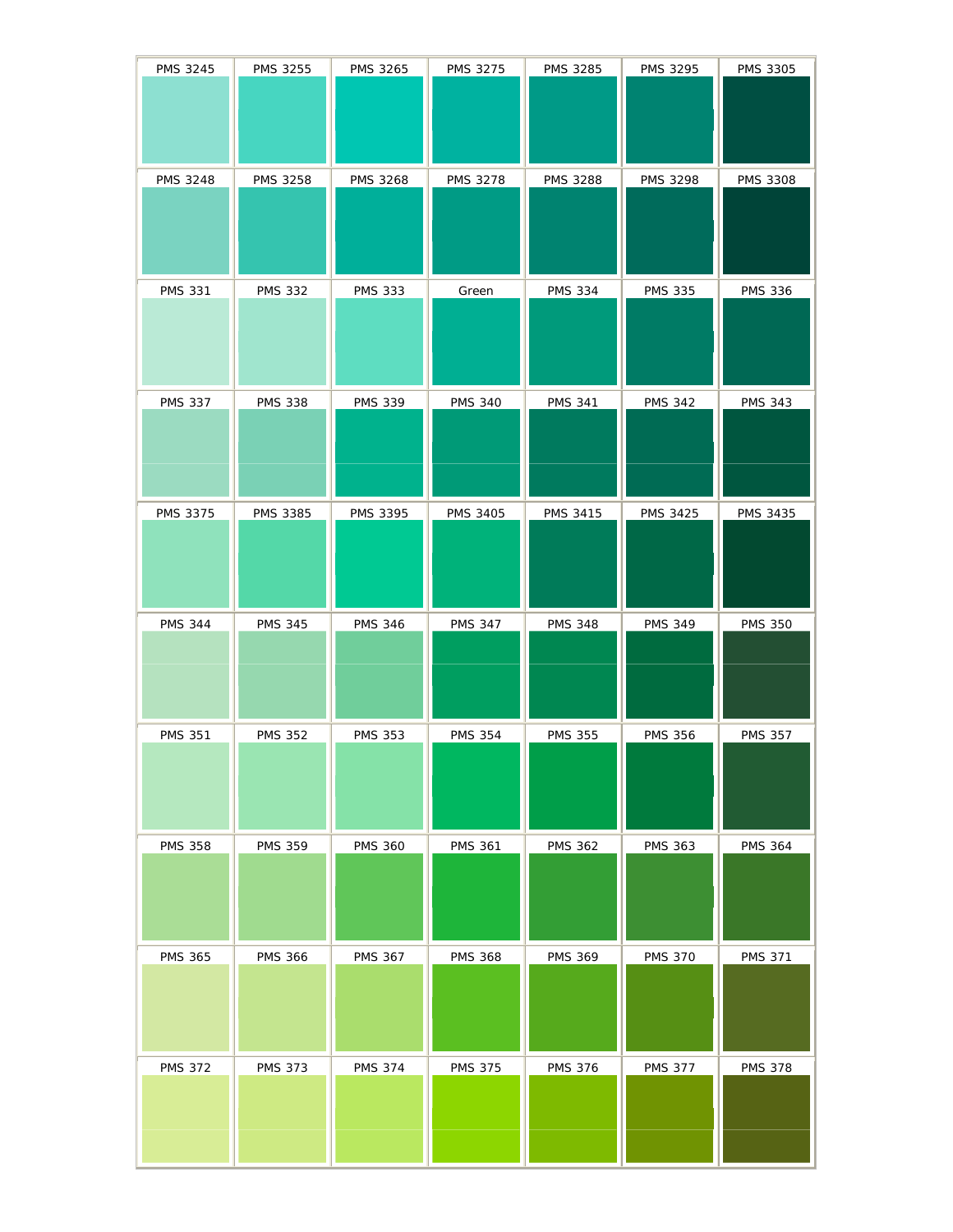| <b>PMS 379</b> | <b>PMS 380</b>  | <b>PMS 381</b>  | <b>PMS 382</b>  | <b>PMS 383</b> | <b>PMS 384</b>  | <b>PMS 385</b>  |
|----------------|-----------------|-----------------|-----------------|----------------|-----------------|-----------------|
|                |                 |                 |                 |                |                 |                 |
|                |                 |                 |                 |                |                 |                 |
| <b>PMS 386</b> | <b>PMS 387</b>  | <b>PMS 388</b>  | <b>PMS 389</b>  | <b>PMS 390</b> | <b>PMS 391</b>  | <b>PMS 392</b>  |
|                |                 |                 |                 |                |                 |                 |
|                |                 |                 |                 |                |                 |                 |
| <b>PMS 393</b> | <b>PMS 394</b>  | <b>PMS 395</b>  | <b>PMS 396</b>  | <b>PMS 397</b> | <b>PMS 398</b>  | <b>PMS 399</b>  |
|                |                 |                 |                 |                |                 |                 |
| PMS 3935       |                 |                 |                 | PMS 3975       | <b>PMS 3985</b> |                 |
|                | <b>PMS 3945</b> | <b>PMS 3955</b> | <b>PMS 3965</b> |                |                 | <b>PMS 3995</b> |
|                |                 |                 |                 |                |                 |                 |
| <b>PMS 400</b> | <b>PMS 401</b>  | <b>PMS 402</b>  | <b>PMS 403</b>  | <b>PMS 404</b> | <b>PMS 405</b>  | Black           |
|                |                 |                 |                 |                |                 |                 |
|                |                 |                 |                 |                |                 |                 |
| <b>PMS 406</b> | <b>PMS 407</b>  | <b>PMS 408</b>  | <b>PMS 409</b>  | <b>PMS 410</b> | <b>PMS 411</b>  | <b>PMS 412</b>  |
|                |                 |                 |                 |                |                 |                 |
|                |                 |                 |                 |                |                 |                 |
| <b>PMS 413</b> | <b>PMS 414</b>  | <b>PMS 415</b>  | <b>PMS 416</b>  | <b>PMS 417</b> | <b>PMS 418</b>  | <b>PMS 419</b>  |
|                |                 |                 |                 |                |                 |                 |
| <b>PMS 420</b> | <b>PMS 421</b>  | <b>PMS 422</b>  | <b>PMS 423</b>  | <b>PMS 424</b> | <b>PMS 425</b>  | <b>PMS 426</b>  |
|                |                 |                 |                 |                |                 |                 |
|                |                 |                 |                 |                |                 |                 |
| <b>PMS 427</b> | <b>PMS 428</b>  | <b>PMS 429</b>  | <b>PMS 430</b>  | <b>PMS 431</b> | <b>PMS 432</b>  | <b>PMS 433</b>  |
|                |                 |                 |                 |                |                 |                 |
|                |                 |                 |                 |                |                 |                 |
| <b>PMS 434</b> | <b>PMS 435</b>  | <b>PMS 436</b>  | <b>PMS 437</b>  | <b>PMS 438</b> | <b>PMS 439</b>  | <b>PMS 440</b>  |
|                |                 |                 |                 |                |                 |                 |
|                |                 |                 |                 |                |                 |                 |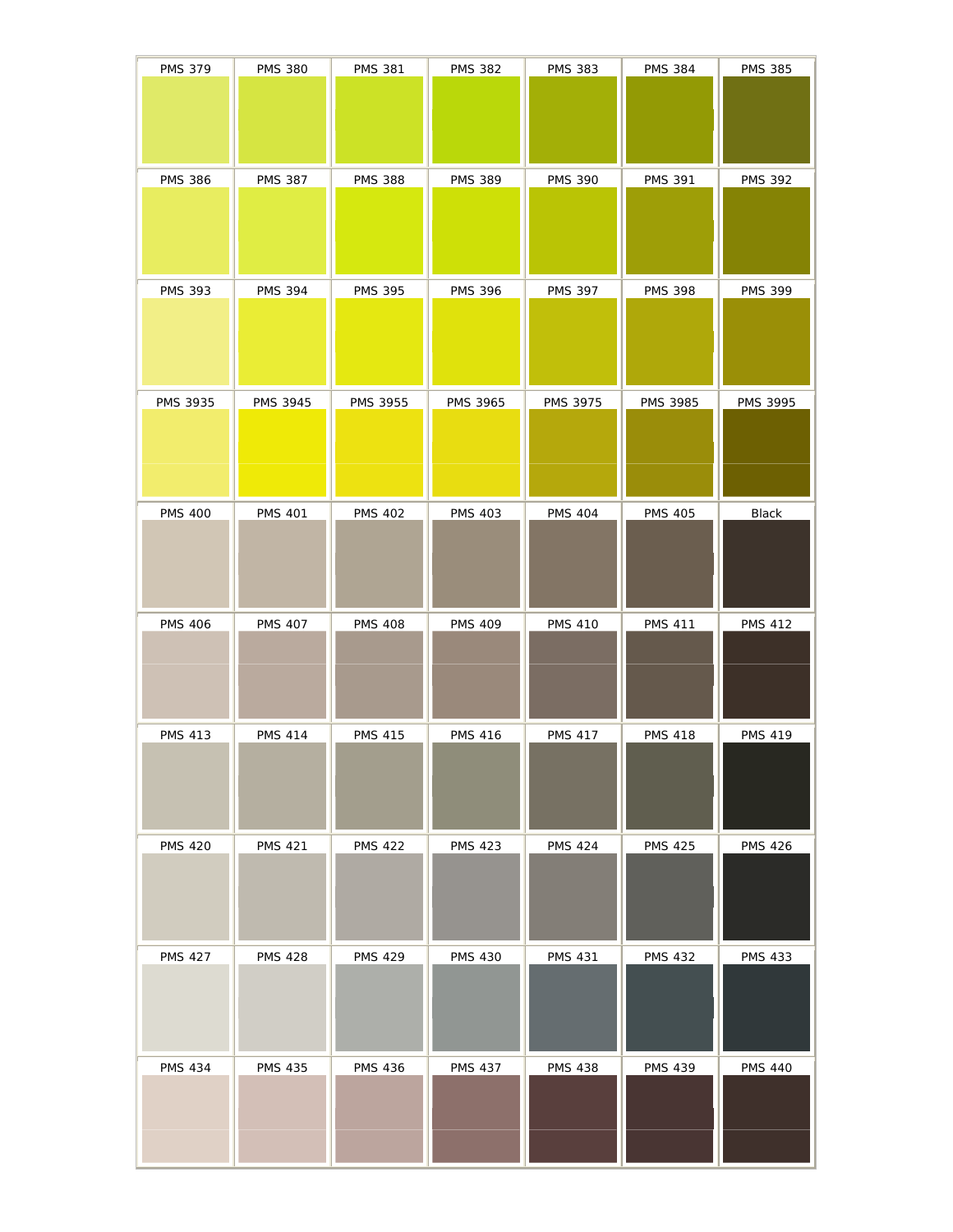| <b>PMS 441</b>  | <b>PMS 442</b>  | <b>PMS 443</b> | <b>PMS 444</b>  | <b>PMS 445</b>  | <b>PMS 446</b>  | <b>PMS 447</b>  |
|-----------------|-----------------|----------------|-----------------|-----------------|-----------------|-----------------|
|                 |                 |                |                 |                 |                 |                 |
| Warm Gray 1     | Warm Gray 2     | Warm Gray 3    | Warm Gray 4     | Warm Gray 5     | Warm Gray 6     | Warm Gray 7     |
|                 |                 |                |                 |                 |                 |                 |
| Warm Gray 8     | Warm Gray 9     | Warm Gray 10   | Warm Gray 11    | Cool Gray 1     | Cool Gray 2     | Cool Gray 3     |
|                 |                 |                |                 |                 |                 |                 |
| Cool Gray 4     | Cool Gray 5     | Cool Gray 6    | Cool Gray 7     | Cool Gray 8     | Cool Gray 9     | Cool Gray 10    |
|                 |                 |                |                 |                 |                 |                 |
| Cool Gray 11    | <b>PMS 448</b>  | <b>PMS 449</b> | <b>PMS 450</b>  | <b>PMS 451</b>  | <b>PMS 452</b>  | <b>PMS 453</b>  |
|                 |                 |                |                 |                 |                 |                 |
| <b>PMS 454</b>  | <b>PMS 4485</b> | PMS 4495       | <b>PMS 4505</b> | <b>PMS 4515</b> | <b>PMS 4525</b> | <b>PMS 4535</b> |
|                 |                 |                |                 |                 |                 |                 |
| PMS 4545        | <b>PMS 455</b>  | <b>PMS 456</b> | <b>PMS 457</b>  | <b>PMS 458</b>  | <b>PMS 459</b>  | <b>PMS 460</b>  |
|                 |                 |                |                 |                 |                 |                 |
| <b>PMS 461</b>  | <b>PMS 462</b>  | <b>PMS 463</b> | <b>PMS 464</b>  | <b>PMS 465</b>  | <b>PMS 466</b>  | <b>PMS 467</b>  |
|                 |                 |                |                 |                 |                 |                 |
| <b>PMS 468</b>  | <b>PMS 4625</b> | PMS 4635       | <b>PMS 4645</b> | PMS 4655        | <b>PMS 4665</b> | PMS 4675        |
|                 |                 |                |                 |                 |                 |                 |
| <b>PMS 4685</b> | <b>PMS 469</b>  | PMS 4695       | <b>PMS 4705</b> | <b>PMS 4715</b> | <b>PMS 4725</b> | <b>PMS 4735</b> |
|                 |                 |                |                 |                 |                 |                 |
|                 |                 |                |                 |                 |                 |                 |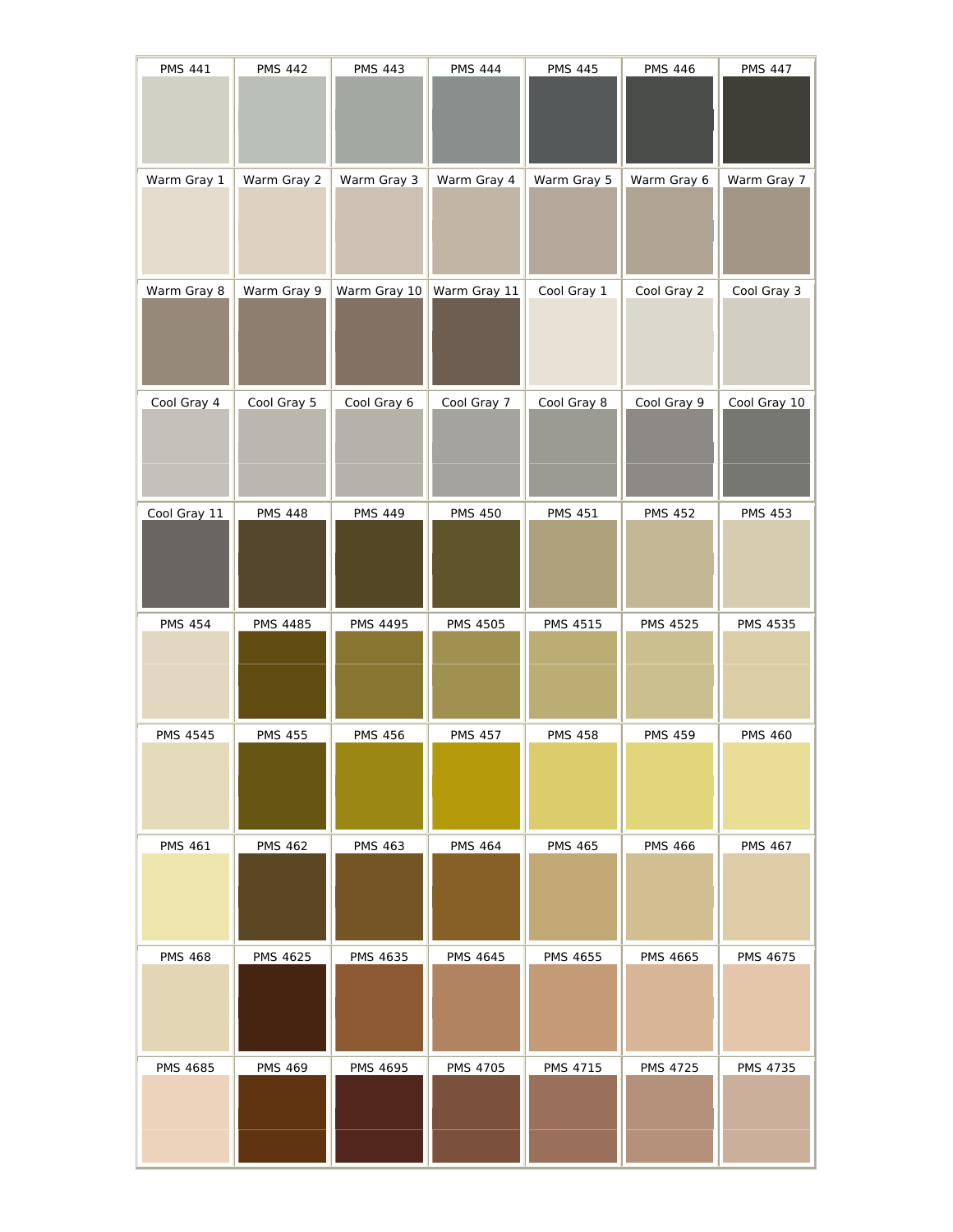| PMS 4745       | PMS 4755       | <b>PMS 476</b> | <b>PMS 477</b>  | <b>PMS 478</b>  | <b>PMS 479</b>  | <b>PMS 480</b>  |
|----------------|----------------|----------------|-----------------|-----------------|-----------------|-----------------|
|                |                |                |                 |                 |                 |                 |
| <b>PMS 481</b> | <b>PMS 482</b> | <b>PMS 483</b> | <b>PMS 484</b>  | <b>PMS 485</b>  | <b>PMS 486</b>  | <b>PMS 487</b>  |
| <b>PMS 488</b> | <b>PMS 489</b> | <b>PMS 490</b> | <b>PMS 491</b>  | <b>PMS 492</b>  | <b>PMS 493</b>  | <b>PMS 494</b>  |
| <b>PMS 495</b> | <b>PMS 496</b> | <b>PMS 497</b> | <b>PMS 498</b>  | <b>PMS 499</b>  | <b>PMS 500</b>  | <b>PMS 501</b>  |
| <b>PMS 502</b> | <b>PMS 503</b> | PMS 4975       | <b>PMS 4985</b> | PMS 4995        | <b>PMS 5005</b> | PMS 5015        |
| PMS 5025       | PMS 5035       | <b>PMS 504</b> | <b>PMS 505</b>  | <b>PMS 506</b>  | <b>PMS 507</b>  | <b>PMS 508</b>  |
| <b>PMS 509</b> | <b>PMS 510</b> | <b>PMS 511</b> | <b>PMS 512</b>  | <b>PMS 513</b>  | <b>PMS 514</b>  | <b>PMS 515</b>  |
| <b>PMS 516</b> | <b>PMS 517</b> | PMS 5115       | PMS 5125        | PMS 5135        | PMS 5145        | PMS 5155        |
| PMS 5165       | PMS 5175       | <b>PMS 518</b> | <b>PMS 519</b>  | <b>PMS 520</b>  | <b>PMS 521</b>  | <b>PMS 522</b>  |
| <b>PMS 523</b> | <b>PMS 524</b> | PMS 5185       | PMS 5195        | <b>PMS 5205</b> | PMS 5215        | <b>PMS 5225</b> |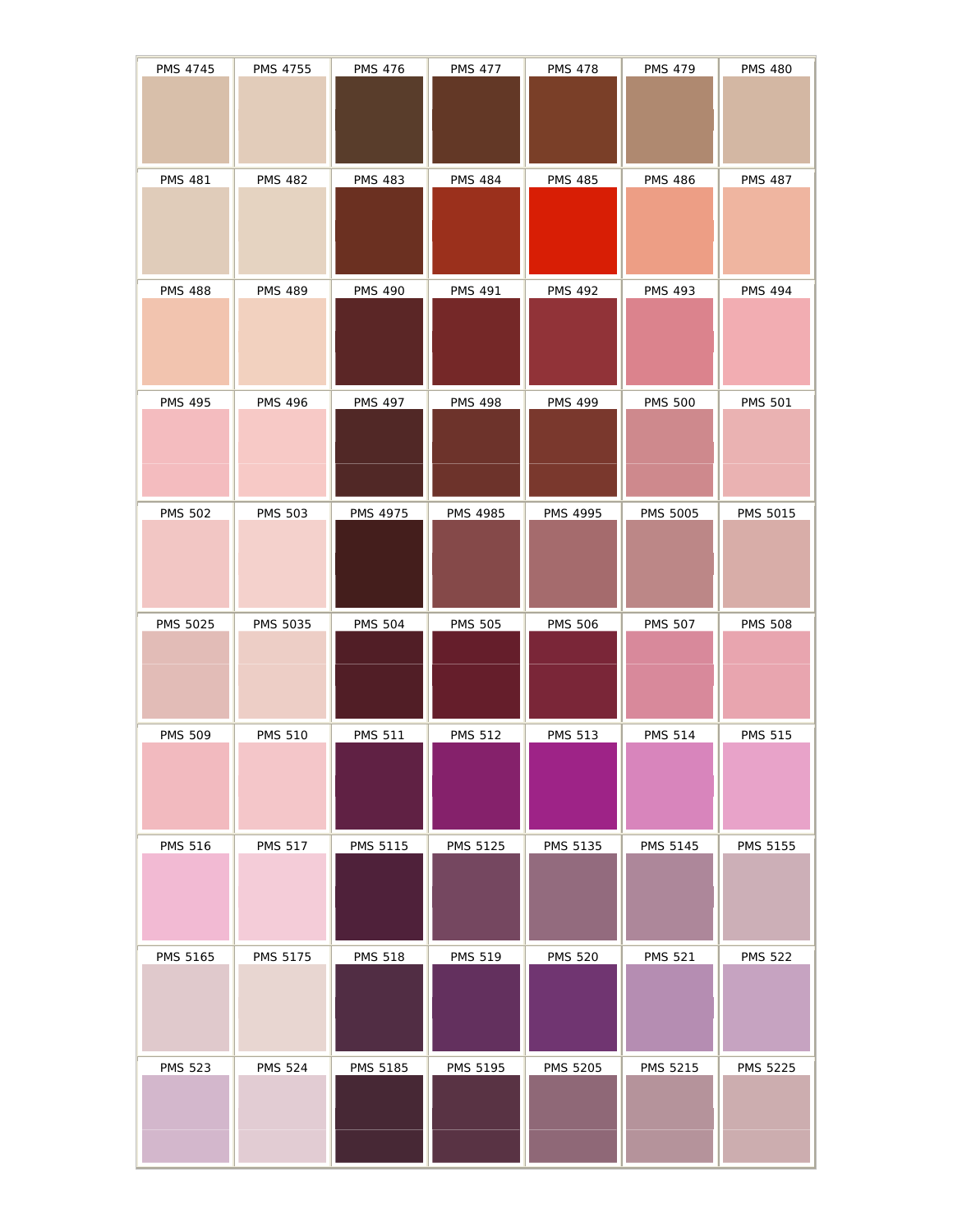| PMS 5235        | PMS 5245        | <b>PMS 525</b>  | <b>PMS 526</b>  | <b>PMS 527</b>  | <b>PMS 528</b>  | <b>PMS 529</b>  |
|-----------------|-----------------|-----------------|-----------------|-----------------|-----------------|-----------------|
|                 |                 |                 |                 |                 |                 |                 |
| <b>PMS 530</b>  | <b>PMS 531</b>  | PMS 5255        | <b>PMS 5265</b> | PMS 5275        | PMS 5285        | PMS 5295        |
| PMS 5305        | PMS 5315        | <b>PMS 532</b>  | <b>PMS 533</b>  | <b>PMS 534</b>  | <b>PMS 535</b>  | <b>PMS 536</b>  |
| <b>PMS 537</b>  | <b>PMS 538</b>  | <b>PMS 539</b>  | <b>PMS 540</b>  | <b>PMS 541</b>  | <b>PMS 542</b>  | <b>PMS 543</b>  |
| <b>PMS 544</b>  | <b>PMS 545</b>  | PMS 5395        | PMS 5405        | <b>PMS 5415</b> | <b>PMS 5425</b> | <b>PMS 5435</b> |
| PMS 5445        | PMS 5455        | <b>PMS 546</b>  | <b>PMS 547</b>  | <b>PMS 548</b>  | <b>PMS 549</b>  | <b>PMS 550</b>  |
| <b>PMS 551</b>  | <b>PMS 552</b>  | <b>PMS 5463</b> | <b>PMS 5473</b> | PMS 5483        | PMS 5493        | <b>PMS 5503</b> |
| PMS 5513        | <b>PMS 5523</b> | PMS 5467        | <b>PMS 5477</b> | <b>PMS 5487</b> | <b>PMS 5497</b> | <b>PMS 5507</b> |
| <b>PMS 5517</b> | <b>PMS 5527</b> | <b>PMS 553</b>  | <b>PMS 554</b>  | <b>PMS 555</b>  | <b>PMS 556</b>  | <b>PMS 557</b>  |
| <b>PMS 558</b>  | <b>PMS 559</b>  | PMS 5535        | <b>PMS 5545</b> | <b>PMS 5555</b> | <b>PMS 5565</b> | <b>PMS 5575</b> |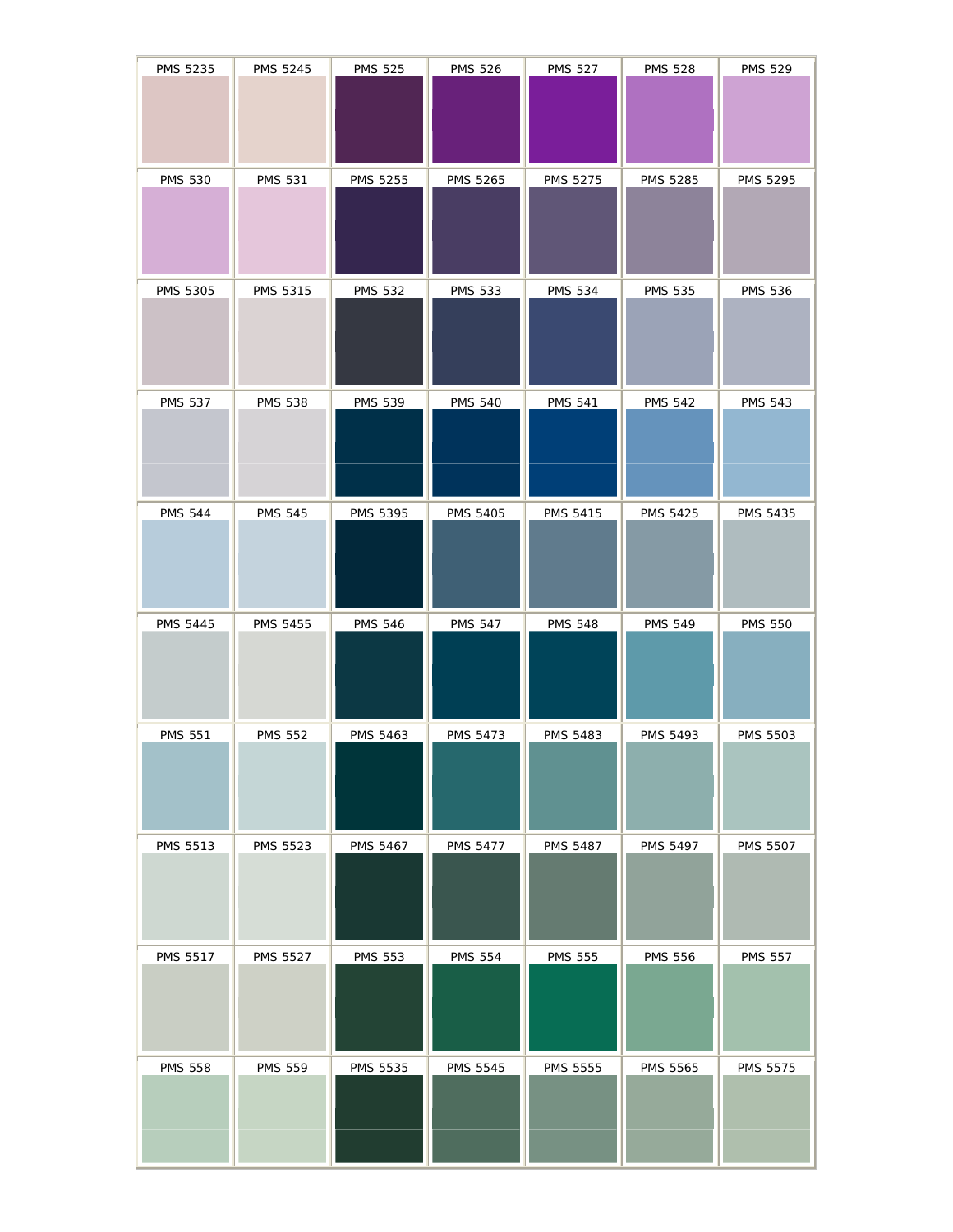| PMS 5585        | PMS 5595        | <b>PMS 560</b>  | <b>PMS 561</b>  | <b>PMS 562</b>  | <b>PMS 563</b>  | <b>PMS 564</b>  |
|-----------------|-----------------|-----------------|-----------------|-----------------|-----------------|-----------------|
| <b>PMS 565</b>  | <b>PMS 566</b>  | PMS 5605        | PMS 5615        | PMS 5625        | PMS 5635        | PMS 5645        |
| PMS 5655        | <b>PMS 568</b>  | <b>PMS 569</b>  | <b>PMS 570</b>  | <b>PMS 571</b>  | <b>PMS 572</b>  | <b>PMS 573</b>  |
| <b>PMS 574</b>  | <b>PMS 575</b>  | <b>PMS 576</b>  | <b>PMS 577</b>  | <b>PMS 578</b>  | <b>PMS 579</b>  | <b>PMS 580</b>  |
| <b>PMS 5743</b> | PMS 5753        | PMS 5763        | PMS 5773        | <b>PMS 5783</b> | PMS 5793        | <b>PMS 803</b>  |
| PMS 5747        | <b>PMS 5757</b> | PMS 5767        | <b>PMS 5777</b> | <b>PMS 5787</b> | PMS 5797        | <b>PMS 5807</b> |
| <b>PMS 581</b>  | <b>PMS 582</b>  | <b>PMS 583</b>  | <b>PMS 584</b>  | <b>PMS 585</b>  | <b>PMS 586</b>  | <b>PMS 587</b>  |
| PMS 5815        | <b>PMS 5825</b> | <b>PMS 5835</b> | <b>PMS 5845</b> | <b>PMS 5855</b> | <b>PMS 5865</b> | <b>PMS 5875</b> |
| <b>PMS 600</b>  | <b>PMS 601</b>  | PMS 602         | PMS 603         | <b>PMS 604</b>  | <b>PMS 605</b>  | <b>PMS 606</b>  |
| <b>PMS 607</b>  | <b>PMS 608</b>  | <b>PMS 609</b>  | <b>PMS 610</b>  | <b>PMS 611</b>  | <b>PMS 612</b>  | PMS 613         |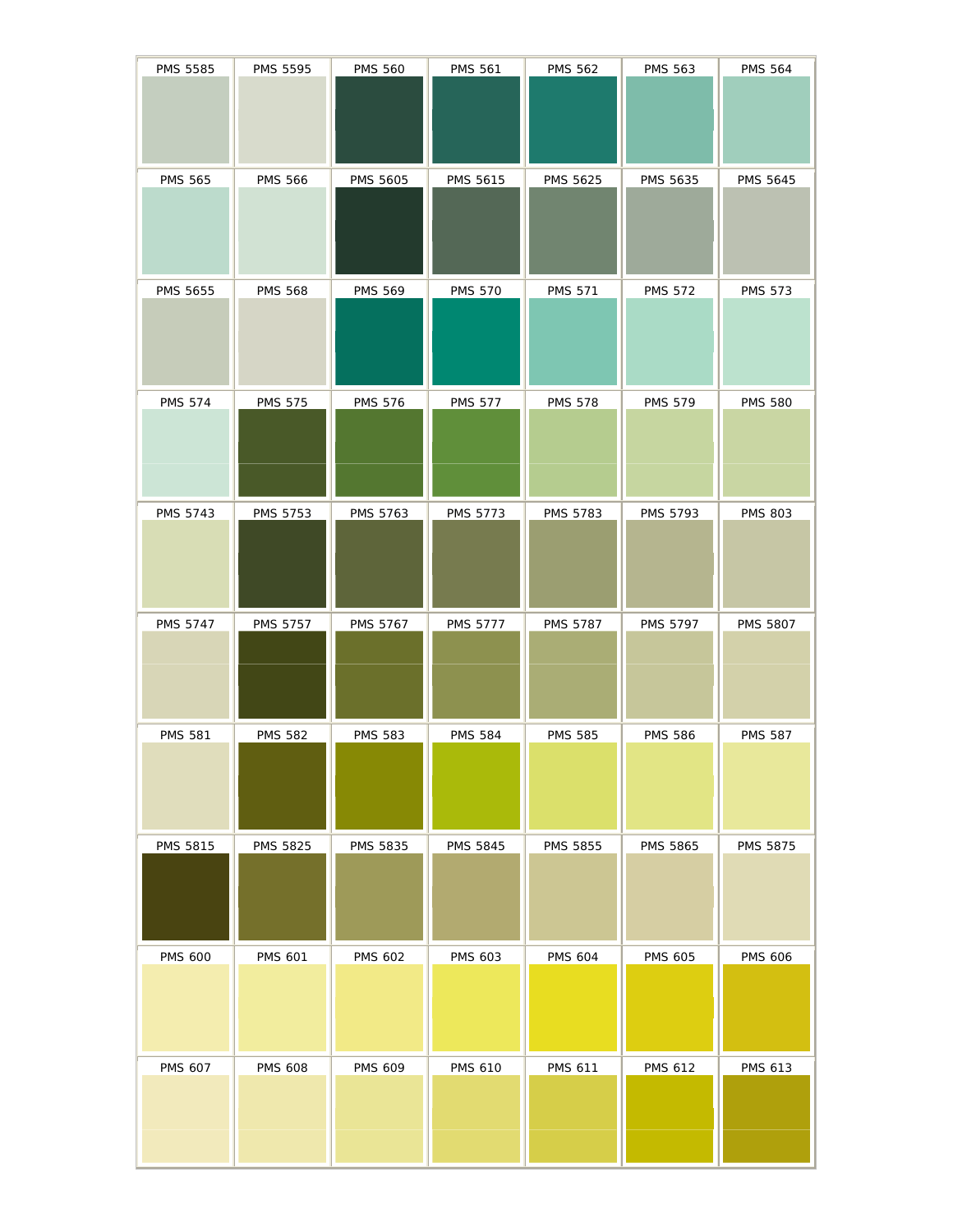| <b>PMS 614</b> | <b>PMS 615</b> | <b>PMS 616</b> | <b>PMS 617</b> | <b>PMS 618</b> | <b>PMS 619</b> | <b>PMS 620</b> |
|----------------|----------------|----------------|----------------|----------------|----------------|----------------|
| <b>PMS 621</b> | <b>PMS 622</b> | <b>PMS 623</b> | <b>PMS 624</b> | <b>PMS 625</b> | <b>PMS 626</b> | <b>PMS 627</b> |
| <b>PMS 628</b> | <b>PMS 629</b> | <b>PMS 630</b> | <b>PMS 631</b> | <b>PMS 632</b> | <b>PMS 633</b> | <b>PMS 634</b> |
| <b>PMS 635</b> | <b>PMS 636</b> | PMS 637        | <b>PMS 638</b> | <b>PMS 639</b> | <b>PMS 640</b> | <b>PMS 641</b> |
| <b>PMS 642</b> | <b>PMS 643</b> | <b>PMS 644</b> | <b>PMS 645</b> | <b>PMS 646</b> | <b>PMS 647</b> | <b>PMS 648</b> |
|                |                |                |                |                |                |                |
| <b>PMS 649</b> | <b>PMS 650</b> | <b>PMS 651</b> | <b>PMS 652</b> | <b>PMS 653</b> | <b>PMS 654</b> | <b>PMS 655</b> |
| <b>PMS 656</b> | <b>PMS 657</b> | <b>PMS 658</b> | <b>PMS 659</b> | <b>PMS 660</b> | <b>PMS 661</b> | <b>PMS 662</b> |
| <b>PMS 663</b> | <b>PMS 664</b> | <b>PMS 665</b> | <b>PMS 666</b> | <b>PMS 667</b> | <b>PMS 668</b> | <b>PMS 669</b> |
| <b>PMS 670</b> | <b>PMS 671</b> | <b>PMS 672</b> | <b>PMS 673</b> | <b>PMS 674</b> | PMS 675        | PMS 676        |